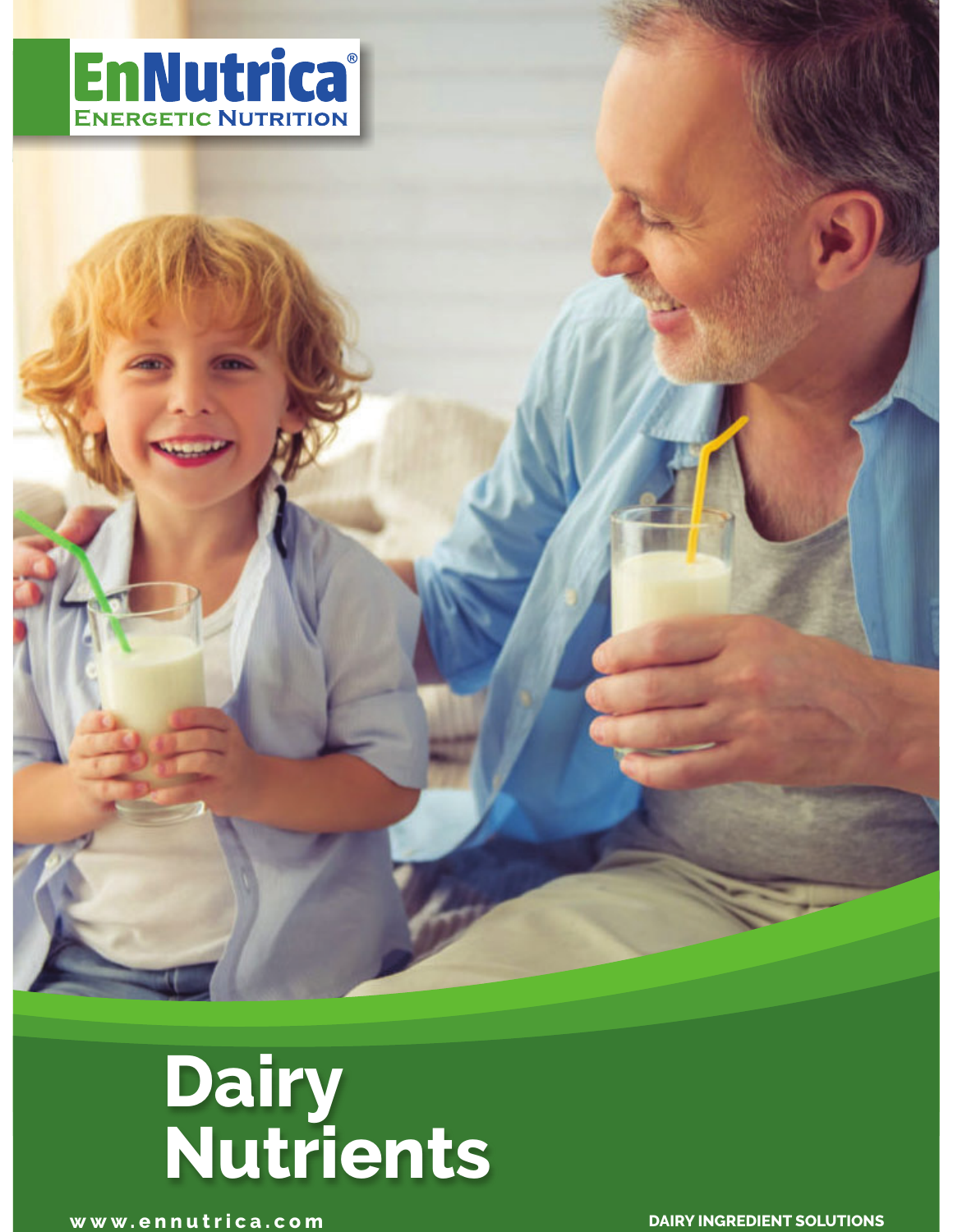# Good source of Bio-Available Proteins

## **SPORTS**



#### **Sports & Fitness Protein Formulations for Pre &** Post Training and through all phases of Activity.

- Time Bound Energy Release
- Enhanced Endurance
- Greater Muscle Protein Synthesis
- Slow Digesting Micellar Casein 80% and Fast Acting Whey 20%
- long term performance up to 6 8 Hours
- Fast Recovery from Sports Injuries
- Provides a slow, steady release of amino acids
- Fat Free & Low in Carbs

### **FUNCTIONAL**



#### **Unique protein combinations for different functions**

- Arthritis avoidance
- Diabetics Friendly
- Weight Toning
- Muscle Gain
- Post Illness Recovery
- Ideal 'Pre Bed' Option
- Fatigue Avoidance

### **HEALTH FOOD**



#### **High Bio Active protein in Day to Day Food Choices**

- Nutrition Supplements
- Protein Shakes
- Malnutrition Care
- High Protein Cereals
- Women's Care & Maternal Care
- Healthily Aging & Old Age Nutrition

### **PROTEIN ENRICHED FOOD**



#### **PROTEIN ENRICHED FOOD**

#### **protein enriched Daily Delights**

- Protein Chips / Cookies / Chocolates
- High Protein Ice Creams and Cakes
- Nutrition Bars
- High Protein Drinks / Coffee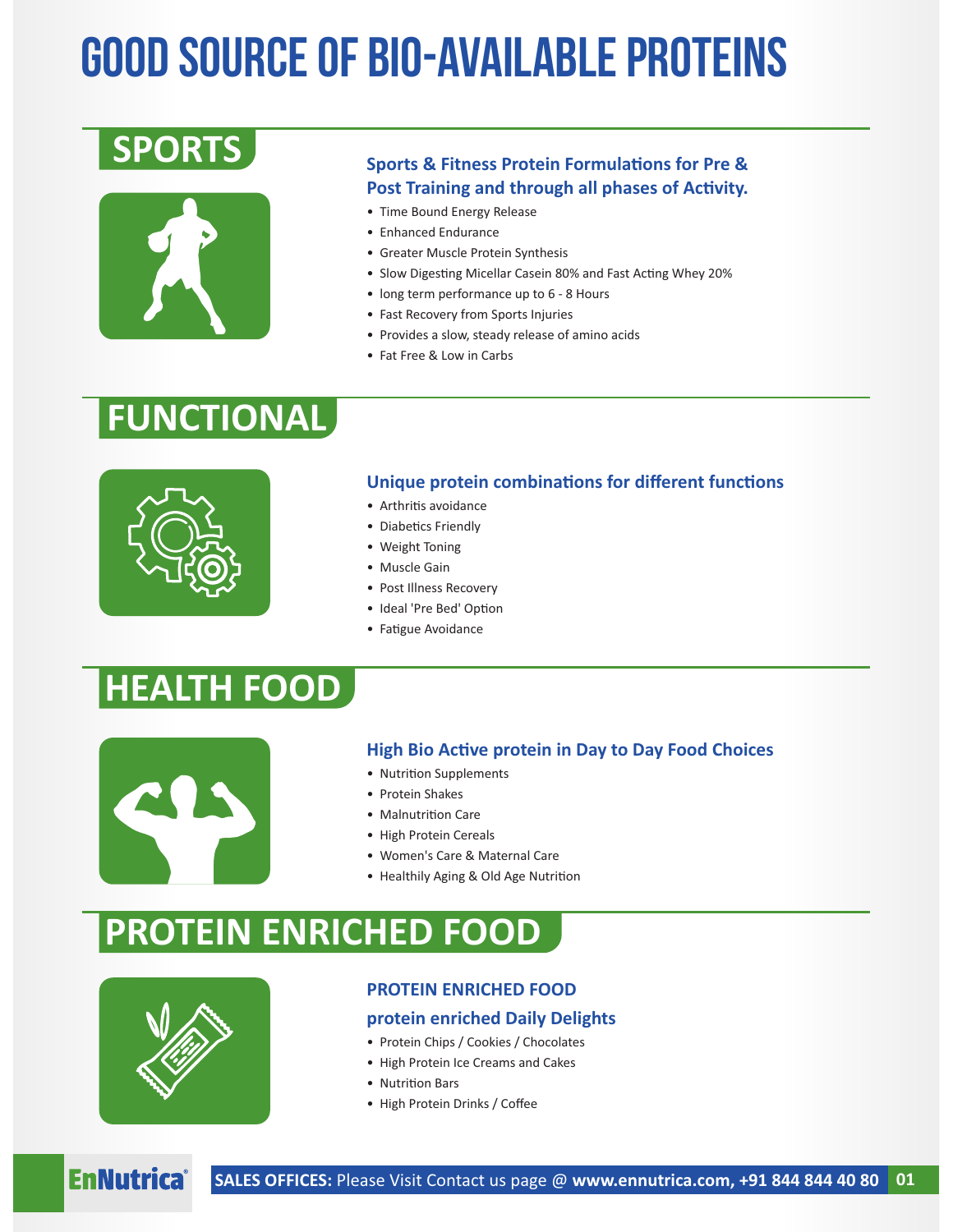# **PRODUCTS**

| Formula 8+<br>U I<br>80% Protein                      | 80% Protein<br>8% Lactose (Carbohydrates)<br>Fact < 1.5 %<br>(Instant / Regular)         |
|-------------------------------------------------------|------------------------------------------------------------------------------------------|
| Formula 7+<br>02<br><b>70% Protein</b>                | <b>70% Protein</b><br>18% Lactose (Carbohydrates)<br>Fact < 1.5 %<br>(Instant / Regular) |
| Formula 5+<br>03<br>50% Protein                       | 50% Protein<br><b>36% Lactose (Carbohydrates)</b><br>Fact < 1.5 %<br><b>Instant</b>      |
| <b>Caseinate</b><br>(Sodium / Calcium)<br>90% Protein | <b>NLT 90% Protein</b><br><b>1% Lactose (Carbohydrates)</b><br>Fat $< 2$ %<br>Instant    |
| <b>SMP</b><br>05<br>34% Protein                       | 34% Protein<br>55% Lactose (Carbohydrates)<br>Fact < 1.5 %                               |
| Whey<br>06                                            | 10 - 12% Protein<br><b>78% Lactose (Carbohydrates)</b><br>Fat $<$ 2 $%$                  |